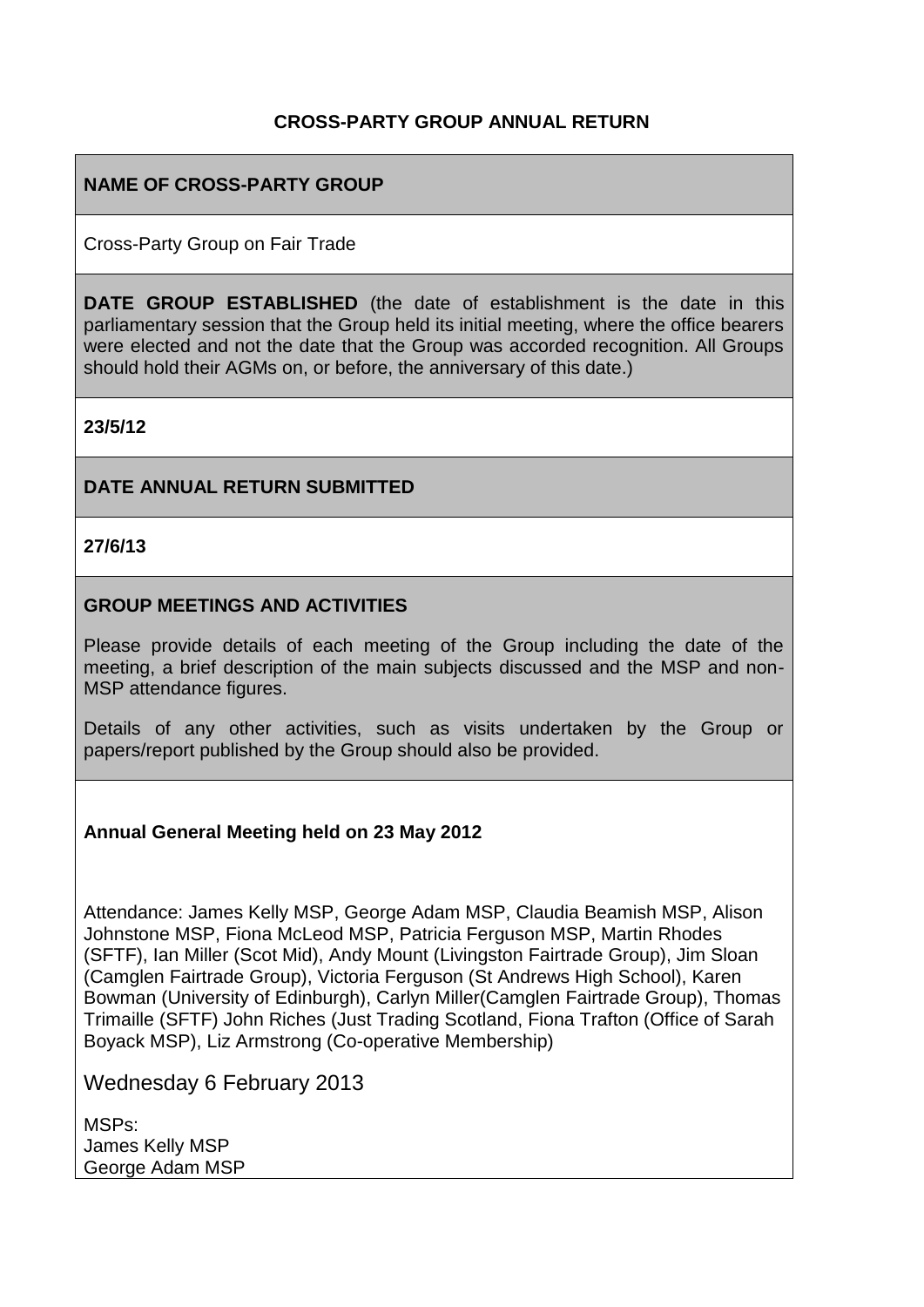Claudia Beamish MSP Neil Bibby MSP Sarah Boyack MSP Fiona McLeod MSP

External Organisations/Individuals: Heather Baird (Equal Exchange) Karen Bowman (University of Edinburgh) Shirley Brown (Traidcraft) Liz Cooper (University of Edinburgh) Max Crema (University of Edinburgh Student Association) Trish Edington (Scotmid) Rachel Farey (One World Shop) Jane Forster (Balerno Fair Trade Group) Senga Gall (Equal Exchange) Hisashi Kuboyama (Scottish Fair Trade Forum) Martin Meteyard (Scottish Fair Trade Forum) Carol Morton (Hadeel) Andy Mount (Livingston Fair Trade Forum) Deirdre Muldowney (Scottish Fair Trade Forum) Martin Rhodes (Scottish Fair Trade Forum)

Martin Rhodes provided updated information on Scotland's bid to become a Fair Trade Nation.

A presentation was given by Heather Baird and Senga Gall of Equal Exchange on 'Mainstreaming of Fairtrade: how does it feel from a 100% Fair Trade company perspective'. The presentation pointed out problems caused by mainstreaming of Fair Trade and its changing standards. It warned that these problems are undermining the values of Fair Trade.

Wednesday 6 March 2013

MSPs: George Adam MSP James Kelly MSP Claudia Beamish MSP Sarah Boyack MSP Patricia Ferguson MSP John Mason MSP

External Organisations/Individuals: Kate Blanshard Karen Bowman (University of Edinburgh) Gerard Hastings Henry Kalomba (Guest speaker) Gerard Keegan Ian Miller (Scotmid) Carol Morton (Hadeel) Andy Mount (Livingston Fair Trade Group) Howard Msukwa (Guest speaker)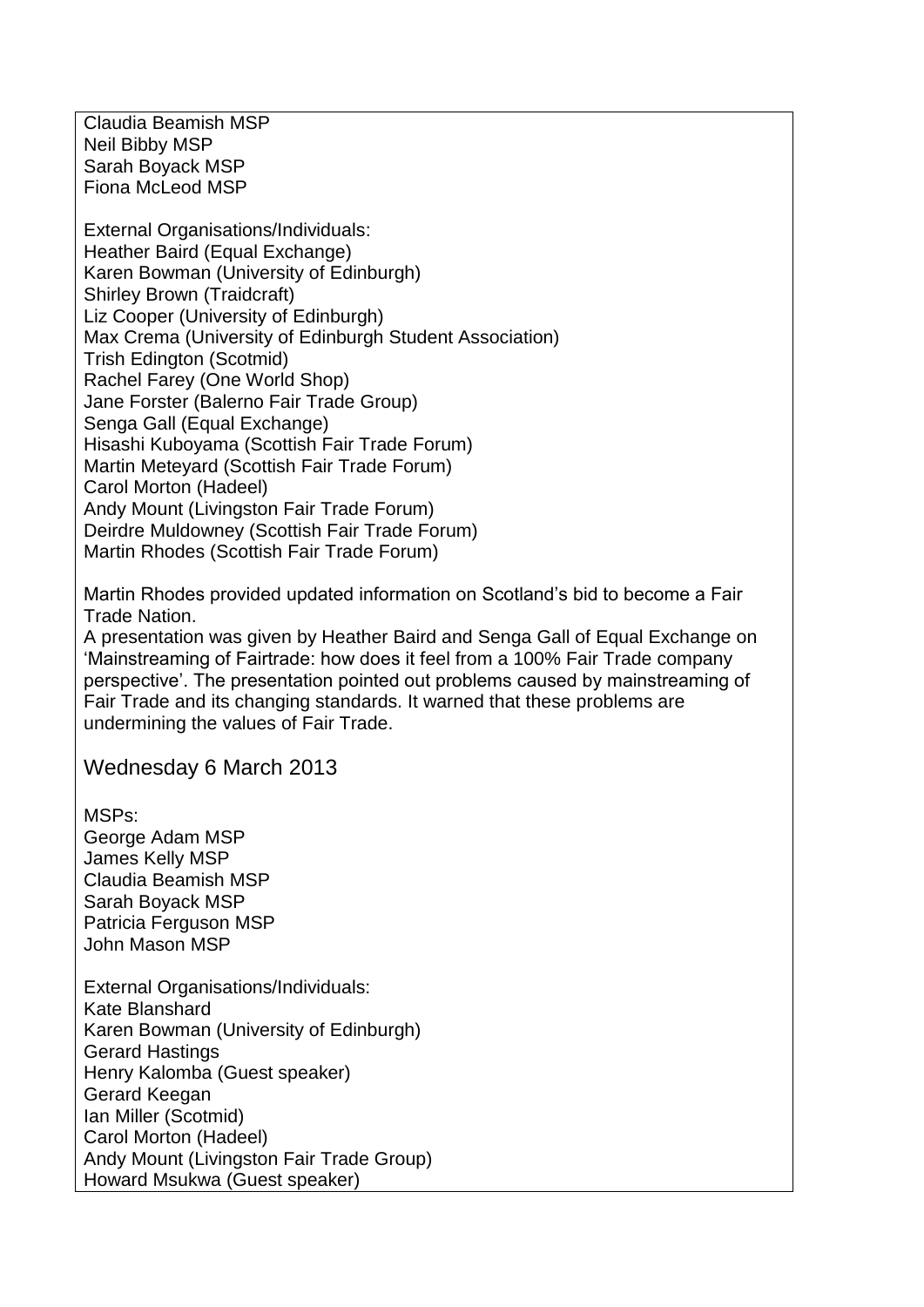John Riches (Just Trading Scotland) James Sloan (Camglen Fair Trade Group) David Somerville (University of Edinburgh) Sarah Aldred (Scottish Fair Trade Forum) Martin Meteyard (Scottish Fair Trade Forum) Robin Stewart (Scottish Fair Trade Forum) Martin Rhodes (Scottish Fair Trade Forum) Deirdre Muldowney (Scottish Fair Trade Forum) Hisashi Kuboyama (Scottish Fair Trade Forum)

Martin Rhodes reported on Scotland's achievement of Fair Trade Nation status. He praised the nationwide effort towards the achievement and a high level of public awareness of Fair Trade in Scotland; went on to consider how to take this achievement forward nationally; and also mentioned a national celebration event planned in September 2013.

Guest speakers Henry Kalomba and Howard Msukwa each gave a speech. Both congratulated Scotland's achievement and praised the hard work of the Government and support of communities across the country.

# **MSP MEMBERS OF THE GROUP**

Please provide names of all MSP members of the Group. Note that only names need to be provided, no party designation or other information is required.

George Adam James Kelly Alison Johnstone Alison McInnes Claudia Beamish Drew Smith Linda Fabiani Marco Biagi Murdo Fraser Patricia Ferguson Sarah Boyack

#### **NON-MSP MEMBERS OF THE GROUP**

For organisational members please provide only the name of the organisation, it is not necessary to provide the name(s) of individuals who may represent the organisation at meetings of the Group.

| <b>Individuals</b> | <b>Keiran Turner</b>                                                   |
|--------------------|------------------------------------------------------------------------|
| Organisations      | Camglen Fairtrade Group<br>Scotmid<br><b>Scottish Fair Trade Forum</b> |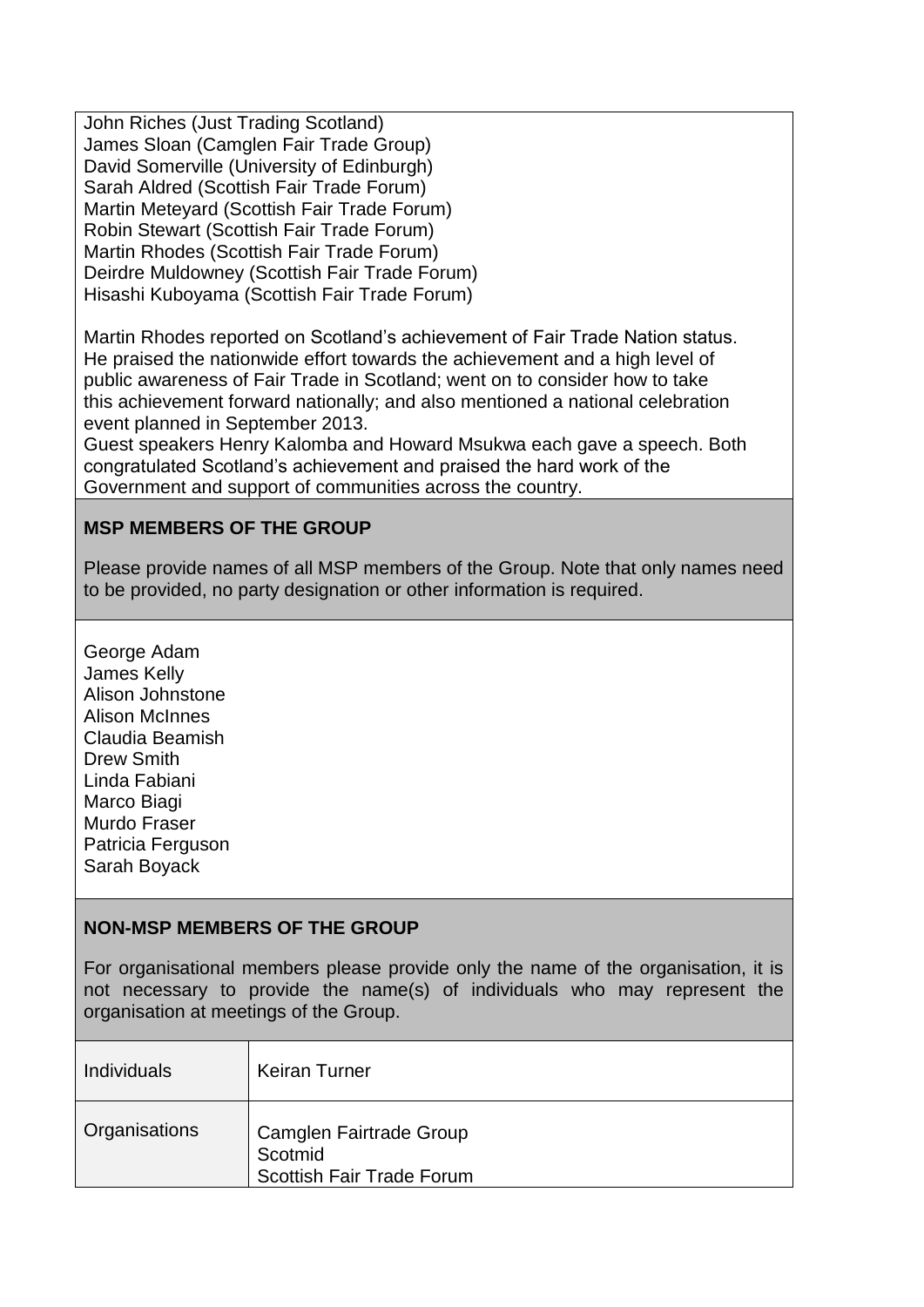| <b>BMA Scotland</b><br><b>Scottish Co-operative</b><br>Co-Operative Educational Trust Scotland<br>Co-operative Membership<br>Livingstone Fair Trade Group. |
|------------------------------------------------------------------------------------------------------------------------------------------------------------|
|                                                                                                                                                            |

#### **GROUP OFFICE BEARERS**

Please provide names for all office bearers. The minimum requirement is that two of the office bearers are MSPs and one of these is Convener – beyond this it is a matter for the Group to decide upon the office bearers it wishes to have. It is permissible to have more than one individual elected to each office, for example, coconveners or multiple deputy conveners.

| Convener               | George Adam / James Kelly |
|------------------------|---------------------------|
| <b>Deputy Convener</b> | <b>None</b>               |
| Secretary              | <b>Martin Rhodes</b>      |
| <b>Treasurer</b>       | None                      |

# **FINANCIAL BENEFITS OR OTHER BENEFITS RECEIVED BY THE GROUP**

Please provide details of any financial or material benefit(s) received from a single source in a calendar year which has a value, either singly or cumulatively, of more than £500. This includes donations, gifts, hospitality or visits and material assistance such as secretariat support.

Details of material support should include the name of the individual providing support, the value of this support over the year, an estimate of the time spent providing this support and the name of the organisation that this individual is employed by / affiliated to in providing this support.

Groups should provide details of the date on which the benefit was received, the value of the benefit and a brief description of the benefit.

None

# **SUBSCRIPTION CHARGED BY THE GROUP**

Please provide details of the amount charged and the purpose for which the subscription is intended to be used.